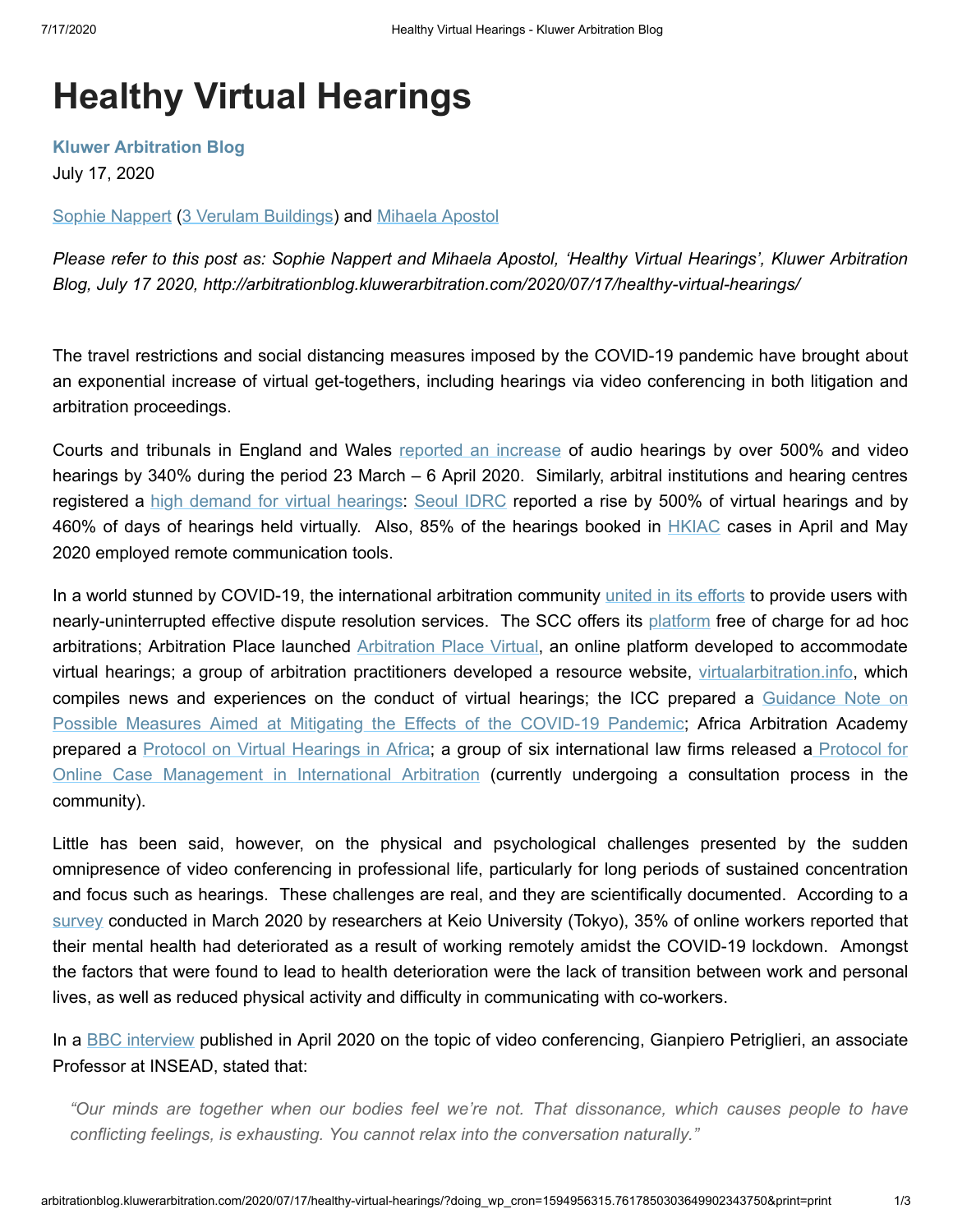Professor Petriglieri puts his finger on a crucial factor: the gap between the physical and the virtual, which our minds find unsettling and our bodies exhausting.

Suzanne Degges-White PhD, Professor at Northern Illinois University, in an [interview for USA Today](https://www.ecowatch.com/video-calls-zoom-fatigue-2645822041.html?rebelltitem=3#rebelltitem3) added that:

*"When we're on all these videos calls all day long, we're kind of chained to a screen (…) It's just psychologically off putting. I've got to show up again but the thing is, we're not really showing up anywhere."*

Dr Degges-White echoes another gap: the sentiment of isolation that follows pressing the "Leave meeting" button to find oneself alone and without the informal debriefing that often accompanies the aftermath of more formal gatherings – albeit it is to be expected that this aspect will become less pronounced as social distancing measures are relaxed.

The thoughts underpinning this post are the following: There is life after COVID-19 and that life will continue to include virtual hearings as an option for the users of arbitration, with attendant costs savings. It is therefore important to get as comfortable as possible interacting virtually. Lack of comfort for the legal team during hearings means a struggle to achieve focus and persuasiveness. Similarly, the quality of the tribunal's decisionmaking will suffer from physical and mental fatigue.

High-quality advocacy and decision-making are key to the future of cutting-edge, focused, efficient arbitration proceedings, whether virtual or not. This hinges on our ability to move seamlessly and with ease from the physical to the virtual. This process of familiarisation starts by gaining an awareness of the challenges of virtual, video-based proceedings on the body and mind. We set out some of these challenges below.

# **Issues**

# **Physical tiredness**

Probably the first challenge experienced by participants in video gatherings is the physical tiredness caused by eye fatigue and a limited ability to move. In a traditional hearing, attendees have some flexibility to move around the room, turn to their colleagues, or shift their gaze to different focal points. In a video context, participants become headshot talkers who stare continuously at the screen, concerned to even get up for a cup of coffee for fear of being perceived as distracted or uninterested.

In a video environment, our peripheral vision, which helps us notice objects and movements outside the direct point of vision, is much less used. Instead, we engage 'laser vision', which is focused towards one single area of interest. This is due to the 'shrinking of visual data' from a conference-room size area of visual information to a 19- to 34- inch screen. We also feel the need to stare at the camera to confirm our engagement in the conversation.

### **Mental challenges**

Participants in prolonged video calls face additional challenges. Because the camera is focused on the upper body, our minds make extra efforts to read non-verbal clues, searching for the other pieces of the complex puzzle